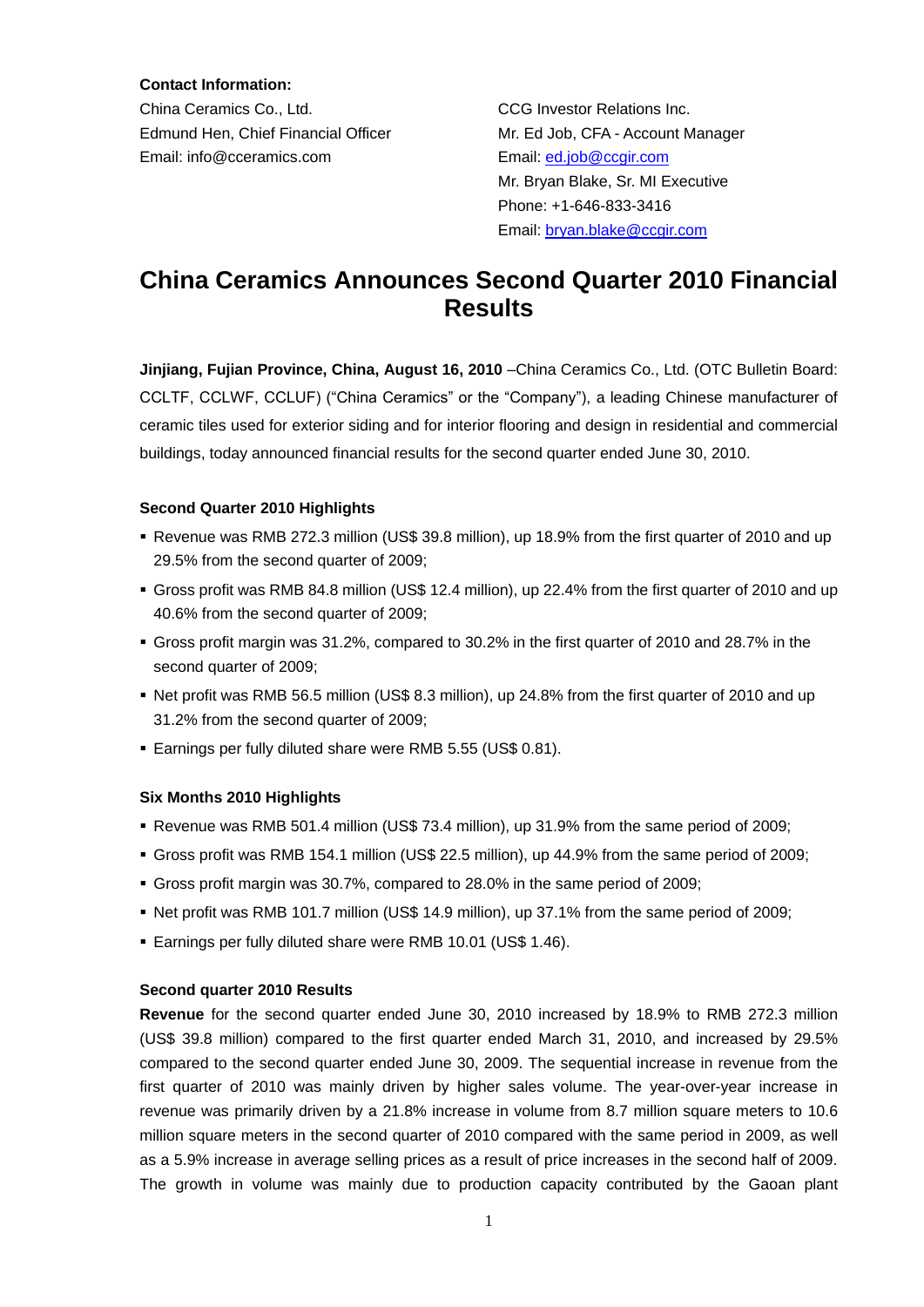acquisition in January 2010. The Gaoan facility accounted for 26.7% of production volume in the quarter. In addition, outsourced manufacturing accounted for 18.3% of production volume in the quarter.

**Gross profit** was RMB 84.8 million (US\$ 12.4 million), up 22.4% from RMB 69.3 million in the first quarter ended March 31, 2010, and up 40.6% from RMB 60.3 million for the quarter ended June 30, 2009. Gross margin was 31.2% compared to 30.2% in the first quarter of 2010 and 28.7% for the same period last year. The sequential increase in gross profit was driven by the increase in sales volume, and the year-over-year increase in gross profit was mostly driven by the increase in sales volume and average selling prices.

**Administrative expenses** were RMB 6.0 million (US\$ 0.9 million), up 3.3% from RMB 5.8 million in the first quarter of 2010, and up 164.8% from RMB 2.3 million in the second quarter of 2009. The year-over-year increase in administrative expenses resulted mainly from depreciation and amortization incurred at the newly acquired Gaoan facility as well as from legal and other expenses related to China Ceramics' status as a public company.

**Finance costs** were RMB 1.5 million (US\$ 0.2 million), compared to RMB 1.5 million in the first quarter of 2010, and up 650.0% from RMB 0.2 million in the second quarter of 2009. The year-over-year increase in finance costs resulted from the loans assumed in connection with the acquisition of the Gaoan facility.

**Profit from operations** for the second quarter ended June 30, 2010 was RMB 77.6 million (US\$ 11.4 million), up 25.1% from RMB 62.0 million in the first quarter of 2010, and up 34.7% from RMB 57.6 million in the second quarter of 2009. The sequential increase in operating profit resulted from higher gross profit. The year-over-year increase in profit from operations was the result of higher revenue and improved gross margin, partially offset by higher operating costs.

**Net profit** for the second quarter ended June 30, 2010 was RMB 56.5 million (US\$ 8.3 million), up 31.2% from the comparable period in 2009. Net profit for the second quarter ended June 30, 2010 was up 24.8% compared to the first quarter of 2010. The sequential increase in net profit was mainly driven by higher revenue and improved gross margin. The year-over-year increase in net profit was mainly driven by strong growth in revenue and improved gross margin resulting from higher efficiency of the new plant as well as lower raw material costs.

**Earnings per fully diluted share** were RMB 5.55 (US\$ 0.81) for the second quarter of 2010, up 24.7% from RMB 4.45 (US\$ 0.65) in the first quarter of 2010, and down 25.9% from RMB 7.5 (US\$ 1.10) in the same period in 2009.

### **Six Months 2010 Results**

Revenue for the six months ended June 30, 2010 increased by 31.9% to RMB 501.4 million (US\$ 73.4 million) compared to the six months ended June 30, 2009. Gross profit was RMB 154.1 million (US\$ 22.5 million), up 44.9% from RMB 106.3 million in the six months ended June 30, 2009. Gross margin was 30.7% compared to 28.0% in the same period of 2009. Selling expenses were RMB 3.0 million (US\$ 0.4 million), compared to RMB 3.2 million in the same period of 2009. Administrative expenses were RMB 11.8 million (US\$ 1.7 million), compared to RMB 4.8 million for the same period of 2009. Net profit for the six months ended June 30, 2010 was RMB 101.7 million (US\$ 14.9 million), up 37.1% from the comparable period in 2009. Earnings per fully diluted share were RMB 10.01 (US\$ 1.46) for the six months 2010, down from RMB 12.92 in the comparable period of 2009.

#### **Second Quarter 2010 Balance Sheet Items**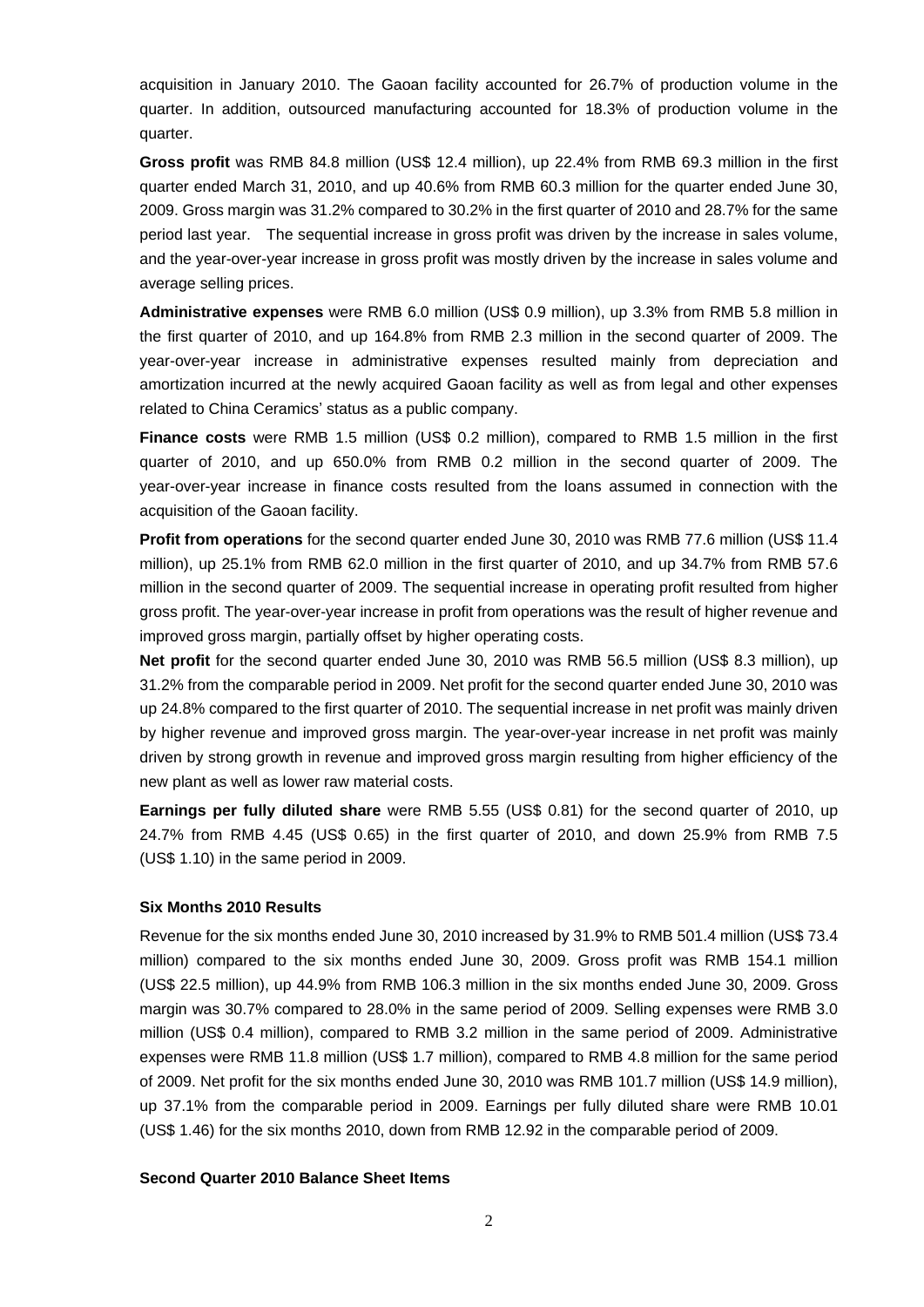- Cash and bank balances were RMB 68.0 million (US\$ 10.0 million) as of June 30, 2010, compared with RMB 131.9 million (US\$ 19.3 million) as of March 31, 2010 and RMB 150.1 million (US\$ 22.0 million) as of December 31, 2009. In the second quarter of 2010, the Company purchased new kilns and production lines to replace older manufacturing equipments at the Jinjiang plant. In addition, the Gaoan plant completed its phase I construction, and launched the initial stage of phase II construction. The capital expenditures incurred were approximately RMB 106.3 million (US\$ 15.6 million) in the quarter and these capital expenditures resulted in a decrease in cash and bank balances;
- Inventory turnover was 70 days as of June 30, 2010 compared with 73 as of March 31, 2010 and 77 as of December 31, 2009;
- Trade receivables turnover was 109 days as of June 30, 2010 compared with 109 as of March 31, 2010 and 102 days as of December 31, 2009. The Company's trade receivables include a 17% value-added-tax ("VAT"), whereas its reported revenue is net of VAT. Trade receivables turnover excluding VAT amounts from both the numerator and denominator was 93 days as of June 30, 2010 compared with 93 as of March 31, 2010 and 87 days as of December 31, 2009.
- Trade payables turnover was 77 days as of June 30, 2010 compared with 79 as of March 31, 2010 and 69 days as of December 31, 2009. The decrease in the trade payables turnover compared to the first quarter of 2010 resulted from production outsourcing arrangements with the Company's Original Equipment Manufacturer ("OEM") in the second quarter of 2010. The use of manufacturing outsourcing was necessary to meet strong demand for the Company's products which exceeded its current capacity despite the additional production from the Gaoan facility which already significantly increased the Company's manufacturing capacity in the first quarter of 2010.
- Bank borrowings (both short-term borrowings and long-term borrowings) increased to RMB 104.7 million (US\$ 15.4 million) as of June 30, 2010 compared to RMB 90 million (US\$13.2 million) as of March 31, 2010 and RMB 26.5 million (US\$ 3.90 million) as of December 31, 2009, due to capital expenditures to finish Phase I of the Gaoan facility expansion and to install new kilns and production lines to replace older manufacturing equipments at the Jinjiang plant.
- Capital expenditures for the Jinjiang facility are expected to be approximately RMB 117.0 million (US\$17.2 million) in 2010. In the six months ended June 30, 2010, the Company invested RMB 32.8 million (US\$ 4.8 million) to replace and improve older manufacturing equipment at its Jinjiang facility. The enhancement of production lines is expected to increase capacity at the Jinjiang facility to 32.2 million square meters of ceramic tiles by the end of 2010 from 28 million square meters. In the six months ended June 30, 2010 the Company invested RMB 30 million (US\$ 4.4 million) to complete Phase I of the Gaoan facility expansion. The capital expenditures for phase II of the Gaoan facility expansion is expected to be approximately RMB 136.4 million (US\$ 20 million) in 2010. The completion of phase II construction at the Gaoan facility is expected to increase capacity to 24 million square meters of ceramic tiles by the end of 2010. As a result China Ceramics expects to have total capacity of approximately 56.2 million square meters by the end of 2010 and to incur total capital expenditure of approximately US\$41.6 million in 2010, of which US\$ 15.6 million has been spent in the first half (all of which was spent in the second quarter) of 2010.

### **Recent Developments**

On July 27, 2010, the Company initiated an exchange offer (the "Offer") pursuant to which holders of all 14,553,949 of the Company's outstanding warrants (the "Warrants") have the opportunity to acquire the Company's shares through a warrant for share exchange. The Company will issue one share for every four warrants tendered. The Offer was set to expire on Tuesday, August 24, 2010, at 5:00 p.m.,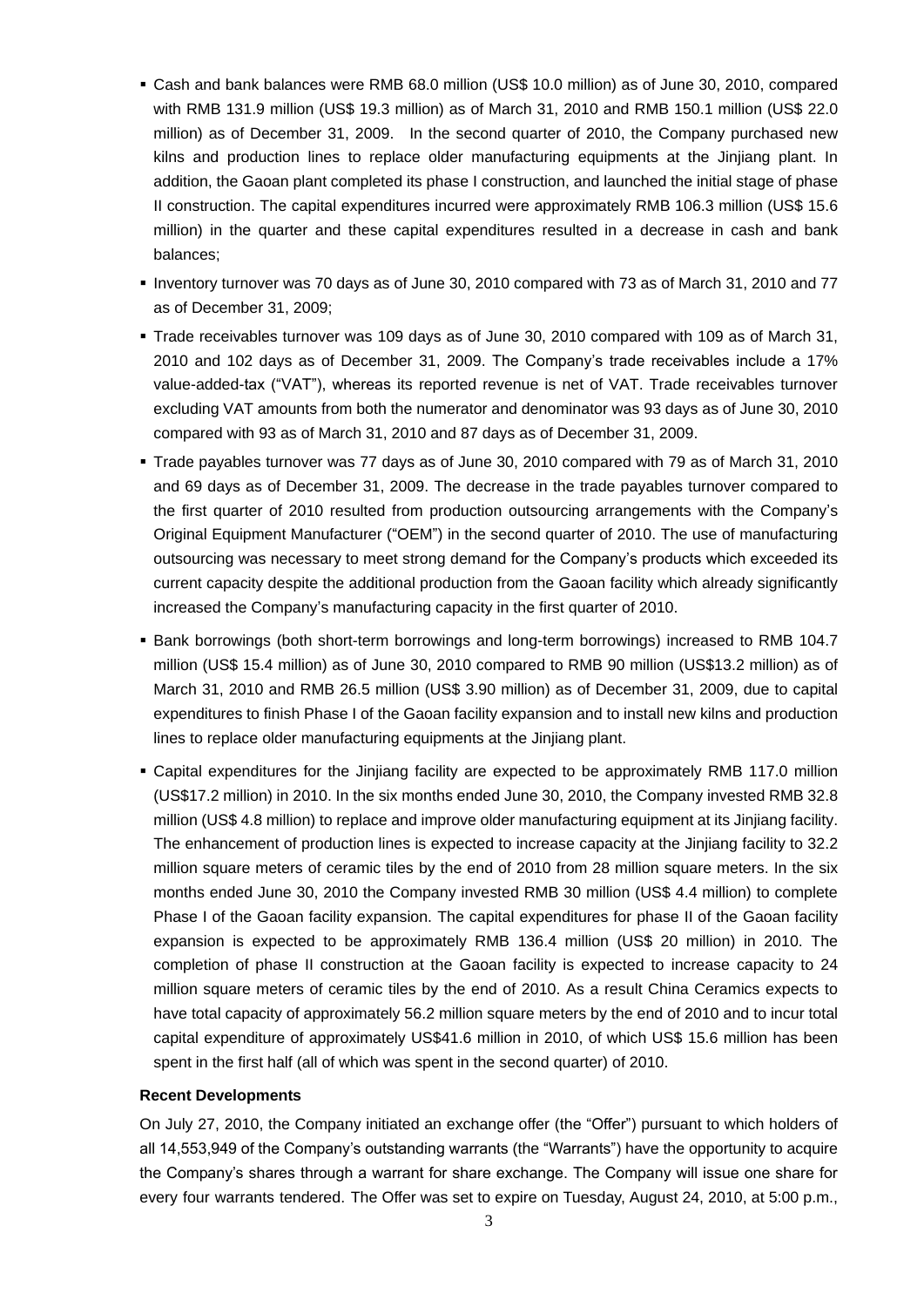Eastern Time, or for such additional time as is required under applicable law, but has now been extended to August 30, 2010 to insure that the Company is able to mail its first half 2010 unaudited financial results to warrant holders for their consideration in connection with the exchange offer. The terms and conditions of the Offer are set forth in the documentation distributed to record holders of the Warrants and units of the Company. Among certain other conditions set forth in the documentation, the Offer is subject to the tender of at least 40% of the Warrants. In connection with the Offer, warrant holders representing an aggregate of approximately 49.5% of the outstanding warrants have agreed to tender their shares in the Offer.

During the second quarter of 2010, China Ceramics started to sell products under a new brand "Hengdeli" or "HDL". The new brand is being used to differentiate products manufactured at the Gaoan facility and are targeted at the mid-level market of the exterior wall ceramics industry, at lower price points than the Company's existing high end products from "Hengda" or "HD" brand. The new "Hengdeli" brand represented 26.7% of the total sales in the second quarter of 2010.

#### **Business Outlook**

The Company's backlog of orders for delivery in the third quarter was at approximately RMB 312.13 million (US\$ 45.8 million), representing a year-over-year growth rate of 25.4% compared to the revenue in the third quarter of 2009. The expected sales volume in the third quarter 2010 is approximately 11.5 million square meters representing a 23.2% increase from 9.4 million square meters sold in the third quarter of 2009.

#### **Conference Call Information**

The Company will also host a conference call at 9:00 am EDT on Monday, August 16, 2010. Listeners may access the call by dialing +1 (866) 672-3985 five to ten minutes prior to the scheduled conference call time. International callers should dial +1 (706) 902-4207. The conference participant pass code is 91538461. A replay of the conference call will be available for 14 days starting from 10:00 am ET on Tuesday, August 17, 2010. To access the replay, dial +1 (800) 642-1687. International callers should dial +1 (706) 645-9291. The pass code is 91538461.

The company has determined not to have a Q&A session at the end of the call, in light of its ongoing previously announced tender offer.

#### **About China Ceramics Co., Ltd**

China Ceramics Co., Ltd., formerly China Holdings Acquisition Corp., is a leading manufacturer of ceramic tiles in China. The company's ceramic tiles are used for exterior siding, interior flooring, and design in residential and commercial buildings. China Ceramics' products, sold under the "Hengda" or "HD" and the "Hengdeli" or "HDL" brands, are available in over 2000 styles, colors and sizes combinations and are distributed through a network of exclusive distributors or directly to large property developers. For more information, please visit [http://www.cceramics.com](http://www.cceramics.com/)

#### **Currency Convenience Translation**

The Company's financial information is stated in RMB. The translation of RMB amounts into United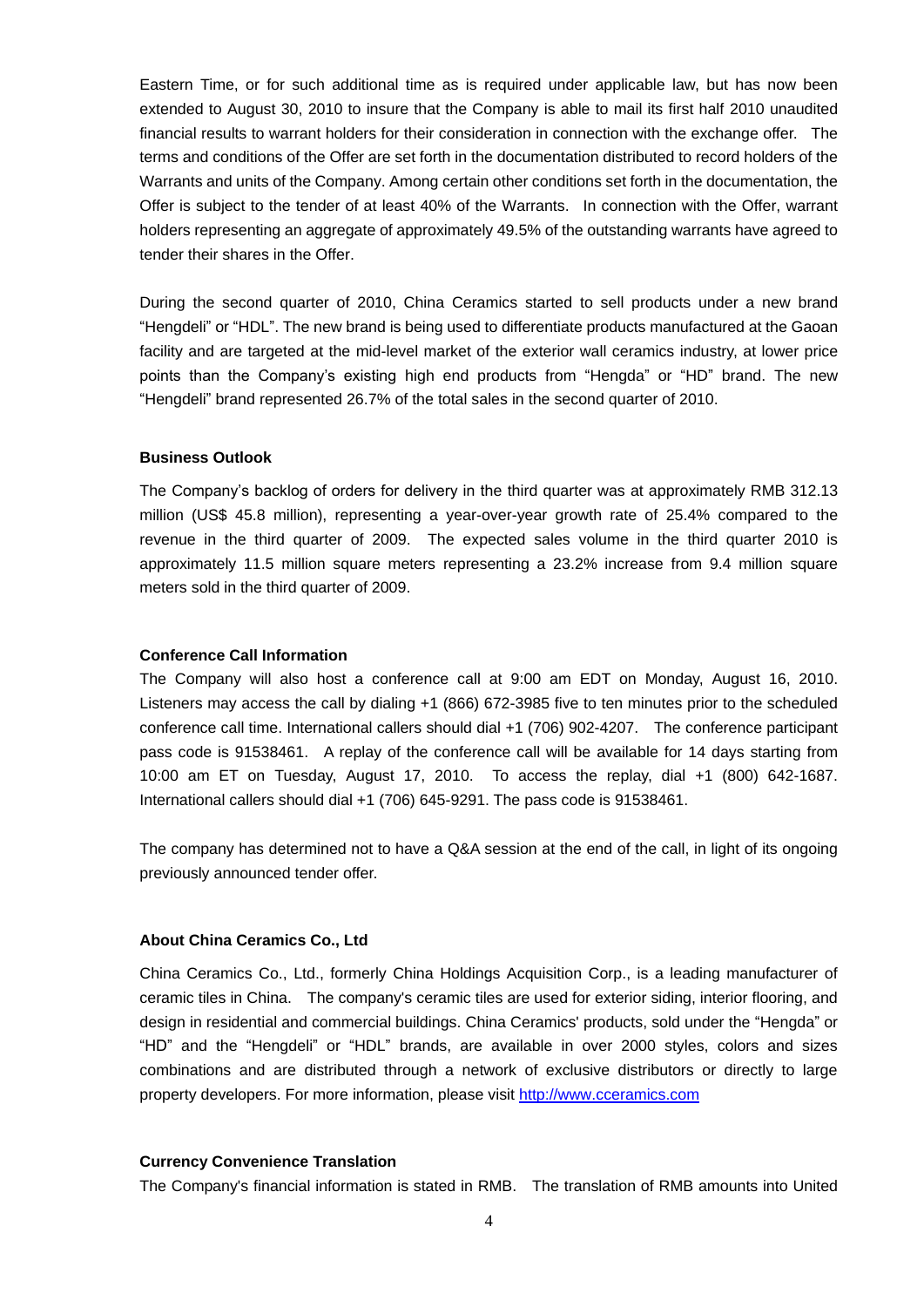States dollars in the earning release is included solely for the convenience of readers and has been made at the rate of RMB6.8086 to US\$1.00, the closing rate as of June 30, 2010 published on www.oanda.com. Such translations should not be construed as representations that RMB amounts could be converted into US dollars at that rate or any other rate, or to be the amounts that would have been reported under IFRS.

#### *Safe Harbor Statement*

*Certain of the statements made in this press release are "forward-looking statements" within the meaning and protections of Section 27A of the Securities Act of 1933, as amended, and Section 21E of the Securities Exchange Act of 1934, as amended, or the Exchange Act. Forward-looking statements include statements with respect to our beliefs, plans, objectives, goals, expectations, anticipations, assumptions, estimates, intentions, and future performance, and involve known and unknown risks, uncertainties and other factors, which may be beyond our control, and which may cause the actual results, performance, capital, ownership or achievements of the Company to be materially different from future results, performance or achievements expressed or implied by such forward-looking statements. All statements other than statements of historical fact are statements that could be forward-looking statements. You can identify these forward-looking statements through our use of words such as "may," "will," "anticipate," "assume," "should," "indicate," "would," "believe," "contemplate," "expect," "estimate," "continue," "plan," "point to," "project," "could," "intend," "target" and other similar words and expressions of the future.* 

*All written or oral forward-looking statements attributable to us are expressly qualified in their entirety by this cautionary notice, including, without limitation, those risks and uncertainties described in our annual report on Form 20-F for the year ended December 31, 2009 and otherwise in our SEC reports and filings, including the final prospectus for our offering. Such reports are available upon request from the Company, or from the Securities and Exchange Commission, including through the SEC's Internet website at http://www.sec.gov. We have no obligation and do not undertake to update, revise or correct any of the forward-looking statements after the date hereof, or after the respective dates on which any such statements otherwise are made.*

### **FINANCIAL TABLES FOLLOW**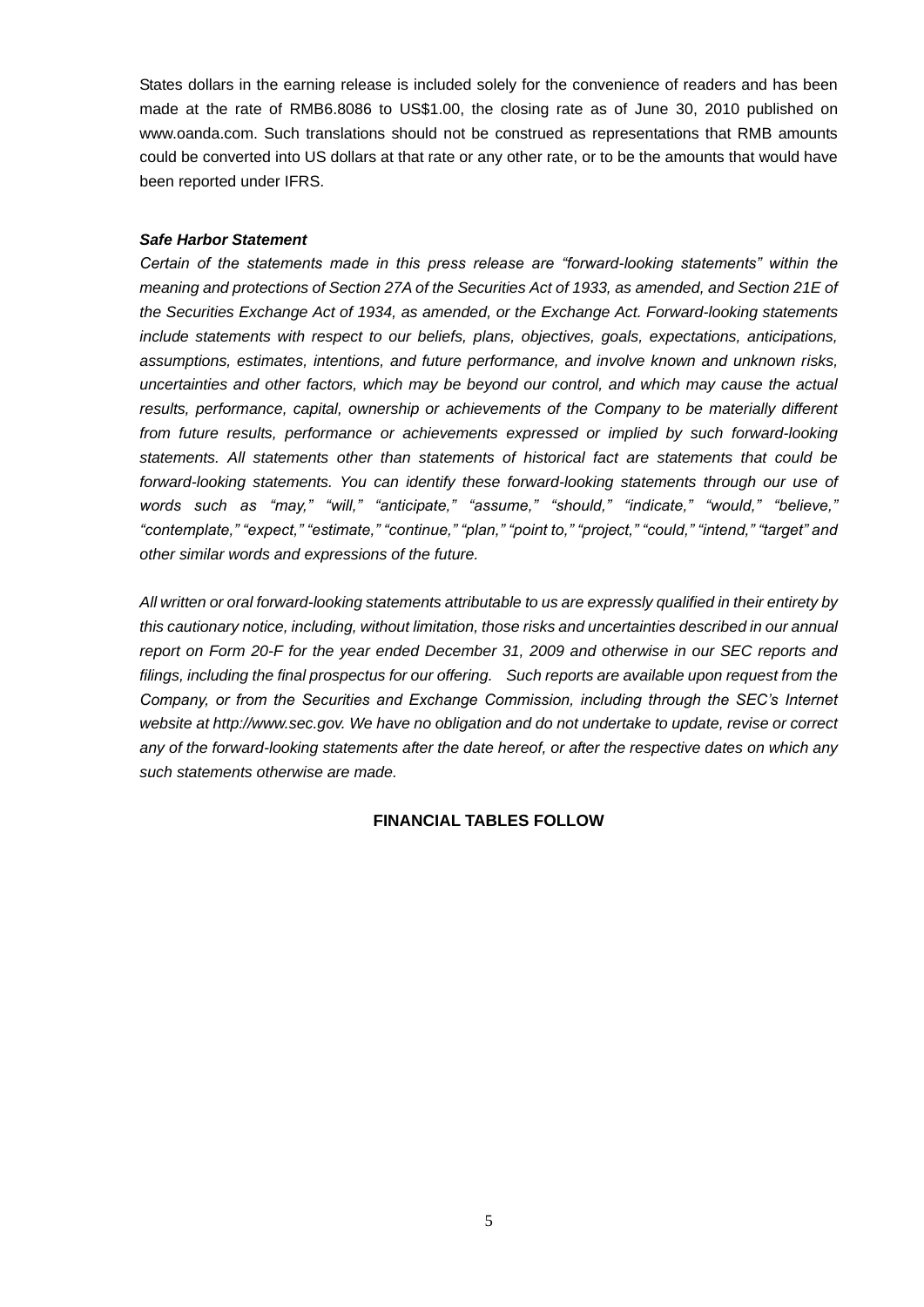## **CHINA CERAMICS CO., LTD. AND ITS SUBSIDIARIES CONDENSED CONSOLIDATED STATEMENTS OF FINANCIAL POSITION (RMB in thousands)**

|                                        | As at         | As at             |
|----------------------------------------|---------------|-------------------|
|                                        | June 30, 2010 | December 31, 2009 |
| <b>ASSETS AND LIABILITIES</b>          |               |                   |
| <b>Non-current assets</b>              |               |                   |
| Property, plant and equipment          | 362,813       | 64,184            |
| Land use rights                        | 32,271        | 165               |
| Goodwill                               | 3,735         |                   |
|                                        | 398,819       | 64,349            |
| <b>Current assets</b>                  |               |                   |
| Inventories                            | 152,849       | 114,658           |
| Trade receivables                      | 338,120       | 270,840           |
| Prepayments and other receivables      | 1,744         | 149,268           |
| Cash and bank balances                 | 67,986        | 150,121           |
|                                        | 560,699       | 684,887           |
| <b>Current liabilities</b>             |               |                   |
| Trade payables                         | 169,770       | 126,251           |
| Accrued liabilities and other payables | 63,439        | 74,749            |
| Interest-bearing bank borrowings       | 69,700        | 26,500            |
| Income tax payable                     | 20,472        | 16,639            |
|                                        | 323,381       | 244,139           |
| <b>Non-current liabilities</b>         |               |                   |
| Long term borrowings                   | 35,000        |                   |
| Deferred tax liabilities               | 1,139         |                   |
|                                        | 36,139        |                   |
| <b>Net current assets</b>              | 237,318       | 440,748           |
| <b>Net assets</b>                      | 599,998       | 505,097           |
| <b>EQUITY</b>                          |               |                   |
| Total shareholders' equity             | 599,998       | 505,097           |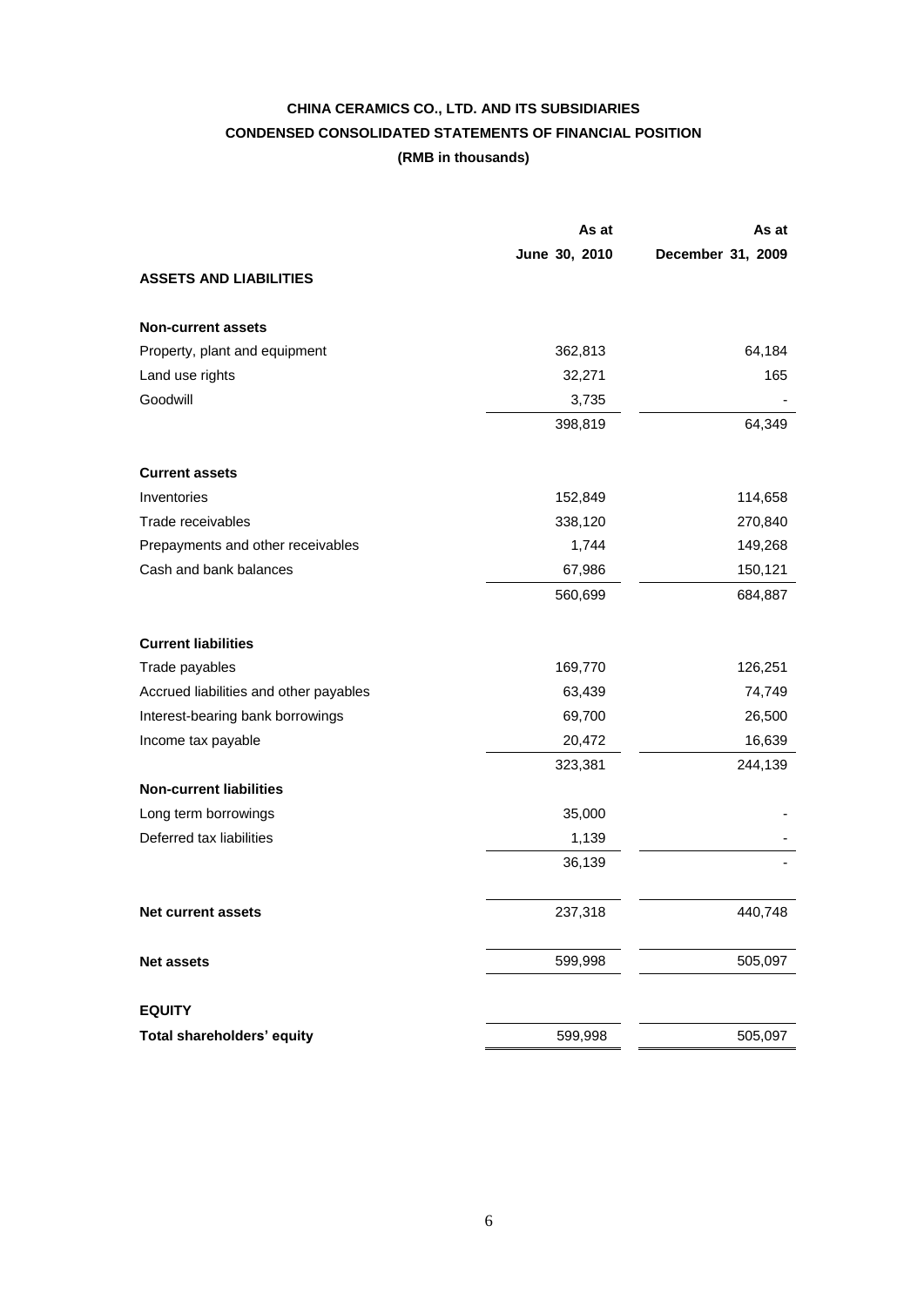## **CHINA CERAMICS CO., LTD. AND ITS SUBSIDIARIES UNAUDITED CONDENSED CONSOLIDATED STATEMENT OF COMPREHENSIVE INCOME**

**(RMB in thousands, except EPS and share data)**

|                            | <b>Three months ended</b> |            |           | <b>Six months ended</b> |           |
|----------------------------|---------------------------|------------|-----------|-------------------------|-----------|
|                            | June 30                   | March 31   | June 30   | June 30                 | June 30   |
|                            | 2010                      | 2010       | 2009      | 2010                    | 2009      |
|                            |                           |            |           |                         |           |
| Revenue                    | 272,304                   | 229,110    | 210,336   | 501,413                 | 380,247   |
| <b>Cost of Sales</b>       | (187, 474)                | (159, 825) | (150,009) | (347, 299)              | (273,900) |
| Gross profit               | 84,830                    | 69,285     | 60,327    | 154,114                 | 106,347   |
| Selling and distribution   |                           |            |           |                         |           |
| expenses                   | (1, 513)                  | (1,480)    | (1,651)   | (2,994)                 | (3, 174)  |
| Administrative expenses    | (5,976)                   | (5,783)    | (2,257)   | (11, 758)               | (4, 832)  |
| Finance costs              | (1, 478)                  | (1, 497)   | (208)     | (2, 974)                | (417)     |
| Other income               | 257                       | 16         | 1,205     | 272                     | 1,271     |
| Profit before taxation     | 76,120                    | 60,541     | 57,416    | 136,660                 | 99,195    |
| Income tax expense         | (19, 659)                 | (15, 291)  | (14, 369) | (34, 949)               | (24, 980) |
| Net Profit for the period  | 56,461                    | 45,250     | 43,047    | 101,711                 | 74,215    |
| Attributable to:           |                           |            |           |                         |           |
| Shareholders of the        |                           |            |           |                         |           |
| Company                    |                           |            |           |                         |           |
| EPS-Basic                  | 5.55                      | 4.45       | 7.50      | 10.01                   | 12,92     |
| <b>EPS-Diluted</b>         | 5.55                      | 4.45       | 7.50      | 10.01                   | 12.92     |
| Shares used in calculating |                           |            |           |                         |           |
| basic EPS                  |                           |            |           |                         |           |
| <b>Basic</b>               | 10,164,298                | 10,164,298 | 5,743,320 | 10,164,298              | 5,743,320 |
| <b>Diluted</b>             | 10,164,298                | 10,164,298 | 5,743,320 | 10,164,298              | 5,743,320 |

## **CHINA CERAMICS CO., LTD. AND ITS SUBSIDIARIES SALES VOLUME AND AVERAGE SELLING PRICE**

|                           | Three months ended |           | Six months ended |            |            |
|---------------------------|--------------------|-----------|------------------|------------|------------|
|                           | June 30            | March 31  | June 30          | June 30    | June 30    |
|                           | 2010               | 2010      | 2009             | 2010       | 2009       |
| Sales volume (square      |                    |           |                  |            |            |
| meters)                   | 10,631,009         | 8,798,307 | 8,692,665        | 19,429,316 | 15,658,599 |
| Average Selling Price (in |                    |           |                  |            |            |
| RMB/square meter)         | 25.6               | 26.0      | 24.2             | 25.8       | 24.3       |
| Average Selling Price (in |                    |           |                  |            |            |
| USD/square meter)         | 3.7                | 3.8       | 3.5              | 3.8        | 3.6        |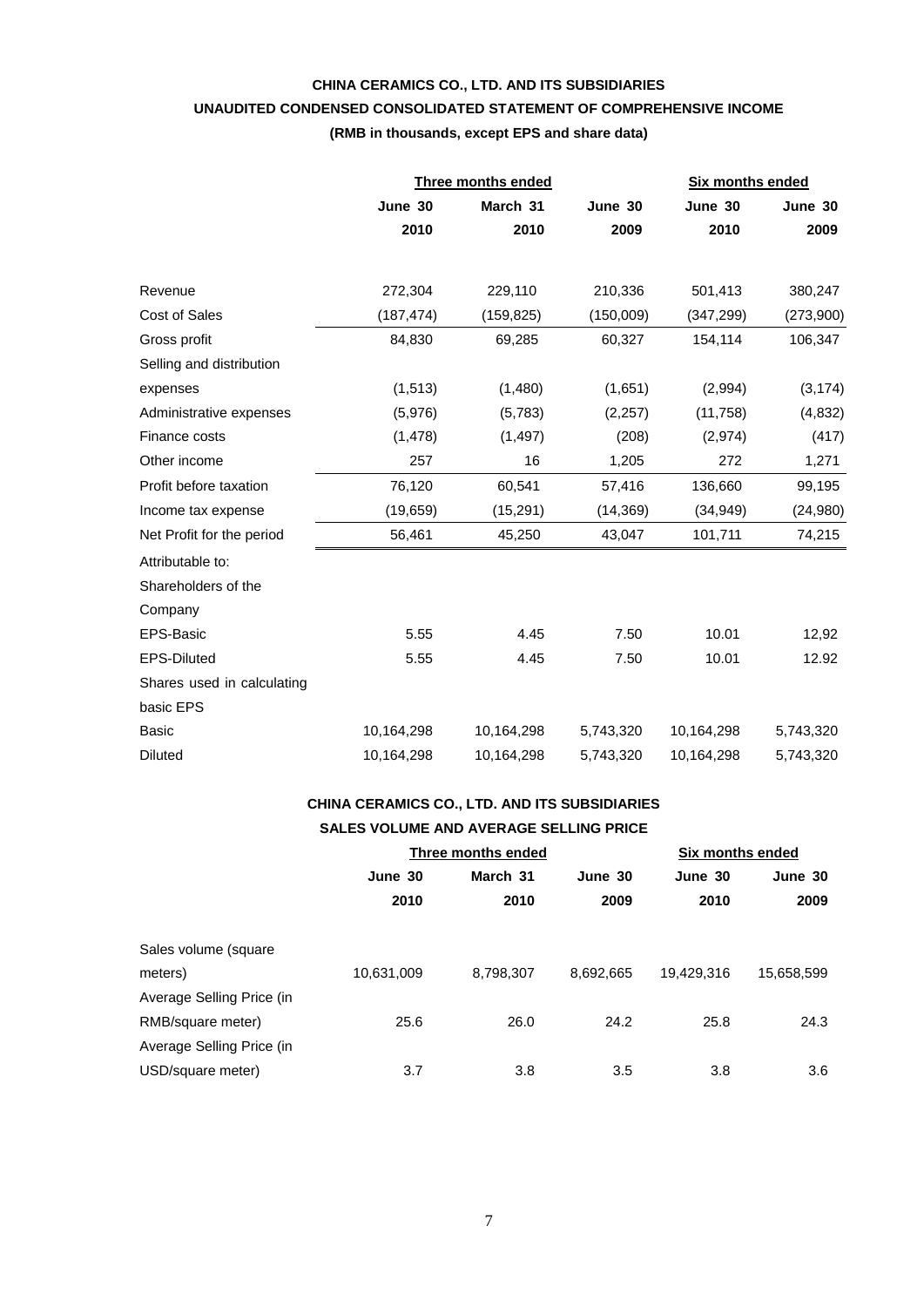## **CHINA CERAMICS CO., LTD. AND ITS SUBSIDIARIES UNAUDITED CONDENSED CONSOLIDATED STATEMENTS OF FINANCIAL POSITION (U.S Dollars in thousands)**

|                                        | As at        |
|----------------------------------------|--------------|
|                                        | June 30 2010 |
| <b>ASSETS AND LIABILITIES</b>          |              |
| <b>Non-current assets</b>              |              |
| Property, plant and equipment          | 53,287       |
| Land use rights                        | 4,740        |
| Goodwill                               | 549          |
|                                        | 58,576       |
| <b>Current assets</b>                  |              |
| Inventories                            | 22,449       |
| Trade receivables                      | 49,661       |
| Prepayments and other receivables      | 256          |
| Cash and bank balances                 | 9,985        |
|                                        | 82,351       |
| <b>Current liabilities</b>             |              |
| Trade payables                         | 24,935       |
| Accrued liabilities and other payables | 9,317        |
| Interest-bearing bank borrowings       | 10,237       |
| Income tax payable                     | 3,007        |
|                                        | 47,496       |
| <b>Non-current liabilities</b>         |              |
| Long term borrowings                   | 5,141        |
| Deferred tax liabilities               | 167          |
|                                        | 5,308        |
| <b>Net current assets</b>              | 34,855       |
| <b>Net assets</b>                      | 88,123       |
| <b>EQUITY</b>                          |              |
| Total shareholders' equity             | 88,123       |